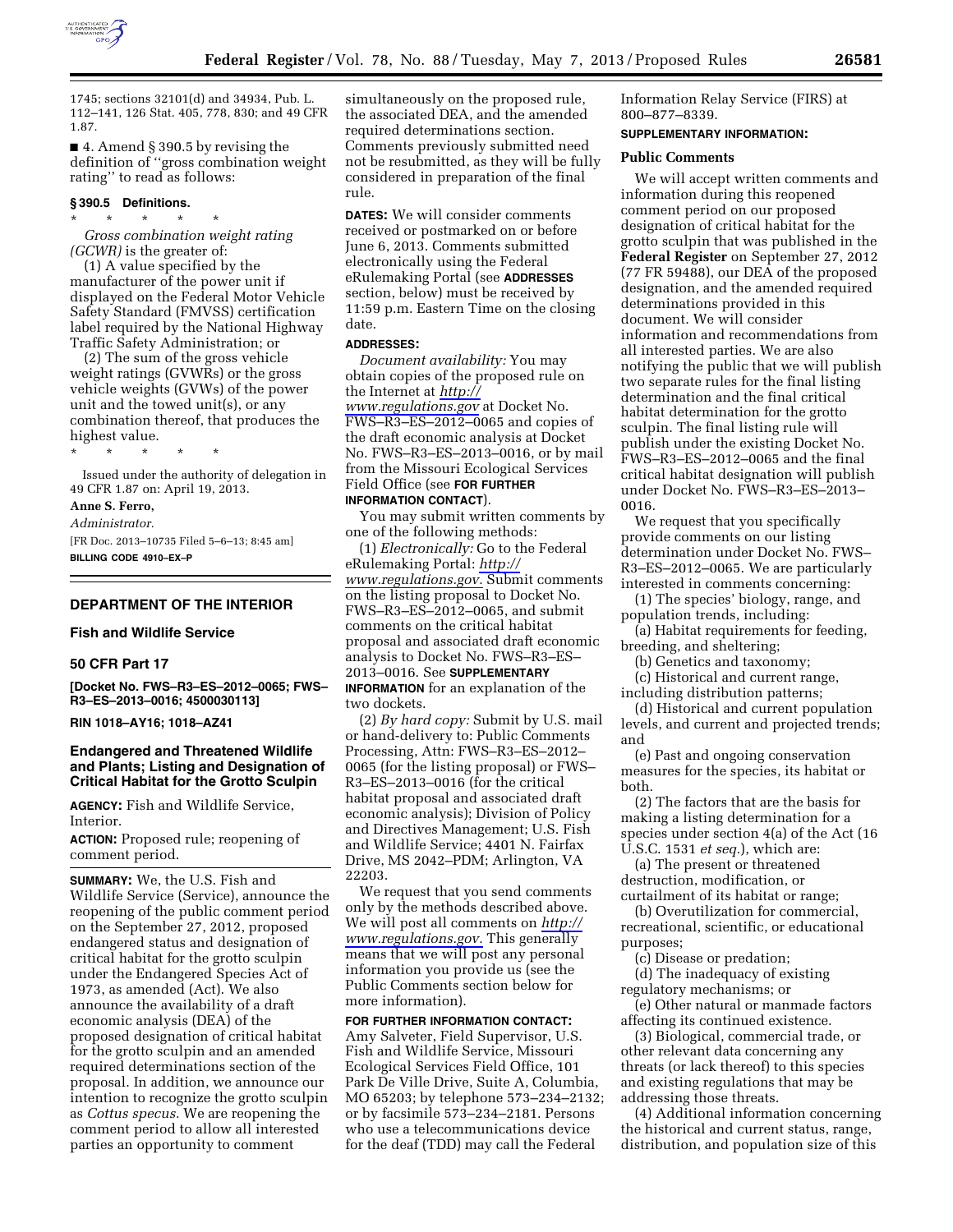species, including the locations of any additional populations of this species.

We request that you provide comments specifically on the critical habitat designation and related draft economic analysis under Docket No. FWS–R3–ES–2013–0016. We are particularly interested in comments concerning:

(5) The reasons why we should or should not designate habitat as ''critical habitat'' under section 4 of the Act (16 U.S.C. 1531 *et seq.*), including whether there are threats to the species from human activity, the degree of which can be expected to increase due to the designation, and whether that increase in threats outweighs the benefit of designation such that the designation of critical habitat is not prudent.

(6) Specific information on:

(a) The amount and distribution of grotto sculpin and its habitat;

(b) What may constitute ''physical or biological features essential to the conservation of the species,'' within the geographical range currently occupied by the species;

(c) Where these features are currently found;

(d) Whether any of these features may require special management considerations or protection;

(e) What areas, that were occupied at the time of listing (or are currently occupied) and that contain features essential to the conservation of the species, should be included in the designation and why; and

(f) What areas not occupied at the time of listing are essential for the conservation of the species and why.

(7) Land use designations and current or planned activities in the areas occupied by the species or proposed to be designated as critical habitat, and possible impacts of these activities on this species and proposed critical habitat.

(8) Information on the projected and reasonably likely impacts of climate change on the grotto sculpin and proposed critical habitat.

(9) Any foreseeable economic, national security, or other relevant impacts that may result from designating any area that may be included in the final designation. We are particularly interested in any impacts on small entities, and the benefits of including or excluding areas from the proposed designation that are subject to these impacts.

(10) Whether our approach to designating critical habitat could be improved or modified in any way to provide for greater public participation and understanding, or to assist us in

accommodating public concerns and comments.

(11) The development and implementation of a conservation strategy by citizens, landowners, business entities, and government of Perry County, Missouri, for the grotto sculpin.

(12) The likelihood of adverse social reactions to the designation of critical habitat, as discussed in the DEA, and how the consequences of such reactions, if likely to occur, would relate to the conservation and regulatory benefits of the proposed critical habitat designation.

(13) Information on the extent to which the description of economic impacts in the DEA is complete and accurate.

(14) Information indicating that the potential impact to small business entities under our analysis of the Regulatory Flexibility Act in the DEA is complete and accurate.

If you submitted comments or information on the proposed rule (77 FR 59488) during the initial comment period from September 27, 2012, to November 26, 2012, please do not resubmit them. We will incorporate them into the public record as part of this comment period, and we will fully consider them in the preparation of our final determination. Our final determination concerning critical habitat will take into consideration all written comments and any additional information we receive during both comment periods. On the basis of public comments, we may, during the development of our final determination, find that areas proposed are not essential, are appropriate for exclusion under section 4(b)(2) of the Act, or are not appropriate for exclusion.

You may submit your comments and materials concerning the proposed rule or DEA by one of the methods listed in the **ADDRESSES** section. We request that you send comments only by the methods described in the **ADDRESSES** section.

If you submit a comment via *[http://](http://www.regulations.gov)  [www.regulations.gov,](http://www.regulations.gov)* your entire comment—including any personal identifying information—will be posted on the Web site. We will post all hardcopy comments on *[http://](http://www.regulations.gov)  [www.regulations.gov](http://www.regulations.gov)* as well. If you submit a hardcopy comment that includes personal identifying information, you may request at the top of your document that we withhold this information from public review. However, we cannot guarantee that we will be able to do so.

Comments and materials we receive, supporting documentation we used in

preparing the proposed rule and DEA, the proposed rule, and the DEA will be available for public inspection on *[http://](http://www.regulations.gov)  [www.regulations.gov](http://www.regulations.gov)* at Docket No. FWS–R3–ES–2012–0065 or Docket No. FWS–R3–ES–2012–0065, or by appointment, during normal business hours, at the U.S. Fish and Wildlife Service, Missouri Ecological Services Field Office (see **FOR FURTHER INFORMATION CONTACT**).

#### **Background**

It is our intent to discuss only those topics directly relevant to the designation of critical habitat for the grotto sculpin in this document. For more information on the grotto sculpin, its habitat, or previous Federal actions for the species, refer to the proposed rule published in the **Federal Register**  on September 27, 2012 (77 FR 59488), which is available online at *[http://](http://www.regulations.gov)  [www.regulations.gov](http://www.regulations.gov)* (at Docket Number FWS–R3–ES–2012–0065) or from the Missouri Ecological Services Field Office (see **FOR FURTHER INFORMATION CONTACT**).

## *Previous Federal Actions*

On September 27, 2012, we published a proposed rule to list as endangered and to designate critical habitat for the grotto sculpin (77 FR 59488). We proposed to designate as critical habitat underground aquatic habitat underlying approximately 94 square kilometers (km2) (36 square miles (mi2)) plus 31 kilometers (km) (19.2 miles (mi)) of surface stream in 4 units located in Perry County, Missouri. That proposal had a 60-day comment period, ending November 26, 2012. We held one public meeting on the proposal on October 30, 2012. We will submit for publication in the **Federal Register** a final critical habitat designation for the grotto sculpin on or before September 27, 2013.

## *Critical Habitat*

Section 3 of the Act defines critical habitat as the specific areas within the geographical area occupied by a species, at the time it is listed in accordance with the Act, on which are found those physical or biological features essential to the conservation of the species and that may require special management considerations or protection, and specific areas outside the geographical area occupied by a species at the time it is listed, upon a determination that such areas are essential for the conservation of the species. If the proposed rule is made final, section 7 of the Act will prohibit destruction or adverse modification of critical habitat by any activity funded, authorized, or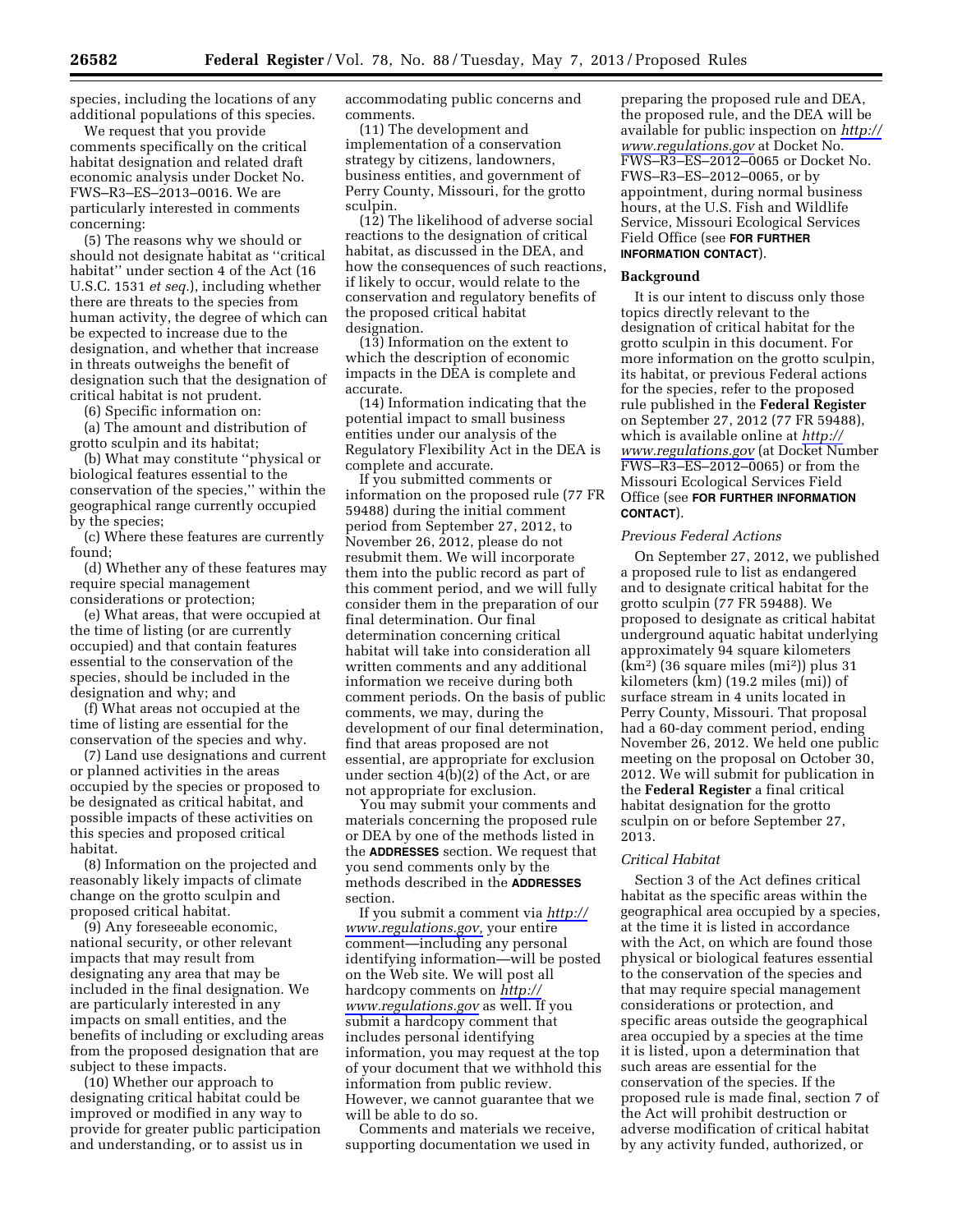carried out by any Federal agency. Federal agencies proposing actions affecting critical habitat must consult with us on the effects of their proposed actions, under section 7(a)(2) of the Act.

## **Changes From the Proposed Rule**

Prior to 2013, the grotto sculpin had been recognized as *Cottus* sp. nov. Adams *et al.* (2013) recently described the grotto sculpin as a new species and gave it the name *Cottus specus.* This taxonomic revision is accepted as the best available commercial or scientific data and will be used in all future documentation of the species. *Cottus specus* represents the first description of a cave species within the genus. This taxonomic revision is reflected in the revised proposed listing entry and the revised title of the proposed critical habitat designation for this species in the Proposed Regulation Promulgation section of this document.

## **Consideration of Impacts Under Section 4(b)(2) of the Act**

Section 4(b)(2) of the Act requires that we designate or revise critical habitat based upon the best scientific data available, after taking into consideration the economic impact, impact on national security, or any other relevant impact of specifying any particular area as critical habitat. We may exclude an area from critical habitat if we determine that the benefits of excluding the area outweigh the benefits of including the area as critical habitat, provided such exclusion will not result in the extinction of the species.

When considering the benefits of inclusion for an area, we consider the additional regulatory benefits that area would receive from the protection from adverse modification or destruction as a result of actions with a Federal nexus (activities conducted, funded, permitted, or authorized by Federal agencies), the educational benefits of mapping areas containing essential features that aid in the recovery of the listed species, and any benefits that may result from designation due to State or Federal laws that may apply to critical habitat.

When considering the benefits of exclusion, we consider, among other things, whether exclusion of a specific area is likely to result in conservation; the continuation, strengthening, or encouragement of partnerships; or implementation of a management plan. In the case of the grotto sculpin, the benefits of critical habitat include public awareness of the presence of the grotto sculpin and the importance of habitat protection, and, where a Federal nexus exists, increased habitat

protection for the grotto sculpin due to protection from adverse modification or destruction of critical habitat. In practice, situations with a Federal nexus exist primarily on Federal lands or for projects undertaken by Federal agencies.

In the Service's September 27, 2012 proposal, we did not propose to exclude any areas from critical habitat. However, the final decision on whether to exclude any areas will be based on the best scientific data available at the time of the final designation, including information obtained during the comment period and information about the economic impact of designation, as well as the implementation of conservation and management actions that address threats to the species. Accordingly, we have prepared a draft economic analysis (DEA) concerning the proposed critical habitat designation, which is available for review and comment (see **ADDRESSES**).

Perry County is developing a conservation strategy to address threats to the grotto sculpin. The Service will be considering the plan in our final listing determination and our final decision as to whether there are areas that should be excluded from critical habitat. The Perry County Community Conservation Plan is available for public review and comment at *[http://](http://www.regulations.gov)  [www.regulations.gov](http://www.regulations.gov)* under Docket No. FWS–R3–ES–2013–0016, and on the Service's Midwest Endangered Species Web page (*[http://www.fws.gov/midwest/](http://www.fws.gov/midwest/endangered/)  [endangered/](http://www.fws.gov/midwest/endangered/)*).

#### *Draft Economic Analysis*

The purpose of the DEA is to identify and analyze the potential economic impacts associated with the proposed critical habitat designation for the grotto sculpin. Economic impacts are considered for critical habitat designations, but not species listings. The DEA separates conservation measures into two distinct categories according to ''without critical habitat'' and ''with critical habitat'' scenarios. The ''without critical habitat'' scenario represents the baseline for the analysis, considering protections otherwise afforded to the grotto sculpin (e.g., under the Federal listing and other Federal, State, and local regulations). The ''with critical habitat'' scenario describes the incremental impacts specifically due to designation of critical habitat for the species. In other words, these incremental conservation measures and associated economic impacts would not occur but for the designation. Conservation measures implemented under the baseline (without critical habitat) scenario are described qualitatively within the DEA,

but economic impacts associated with these measures are not quantified. Economic impacts are only quantified for conservation measures implemented specifically due to the designation of critical habitat (incremental impacts). For a further description of the methodology of the analysis, see Chapter 2, ''Framework for the Analysis,'' of the DEA.

The DEA provides estimated costs of the foreseeable potential economic impacts of the proposed critical habitat designation for the grotto sculpin over the next 18 years, which was determined to be the appropriate period for analysis because limited planning information is available for most activities to forecast activity levels for projects beyond an 18-year timeframe. It identifies potential incremental costs as a result of the proposed critical habitat designation; these are those costs attributed to critical habitat over and above those baseline costs attributed to listing.

The DEA quantifies economic impacts of grotto sculpin conservation efforts associated with the following categories of activity: (1) Development, (2) agricultural and grazing, (3) transportation, (4) habitat and species management, and (5) sand mining. Economic impacts are estimated for development, agricultural and grazing, transportation, and habitat and species management activities. No impacts are forecast for sand mining activities because no projects with a Federal nexus were identified within the study area. Due to uncertainty in the amount of habitat and species management costs (through development and implementation of the Perry County land and resource management plan) attributable to critical habitat as opposed to the listing, cost estimates were calculated for a low-end scenario (all costs attributed to listing) and a high-end scenario (all costs attributed to critical habitat).

Total present value impacts anticipated to result from the designation of all areas proposed as grotto sculpin critical habitat are approximately \$140,000 for the low-end scenario and \$13 million for the highend scenario, over 18 years. In the lowend scenario, all incremental costs are administrative in nature and result from the consideration of adverse modification in section 7 consultations. In the high-end scenario, we also consider potential indirect incremental costs associated with development and implementation of the Perry County land and resource management plan.

Proposed Unit 1 is likely to experience the greatest incremental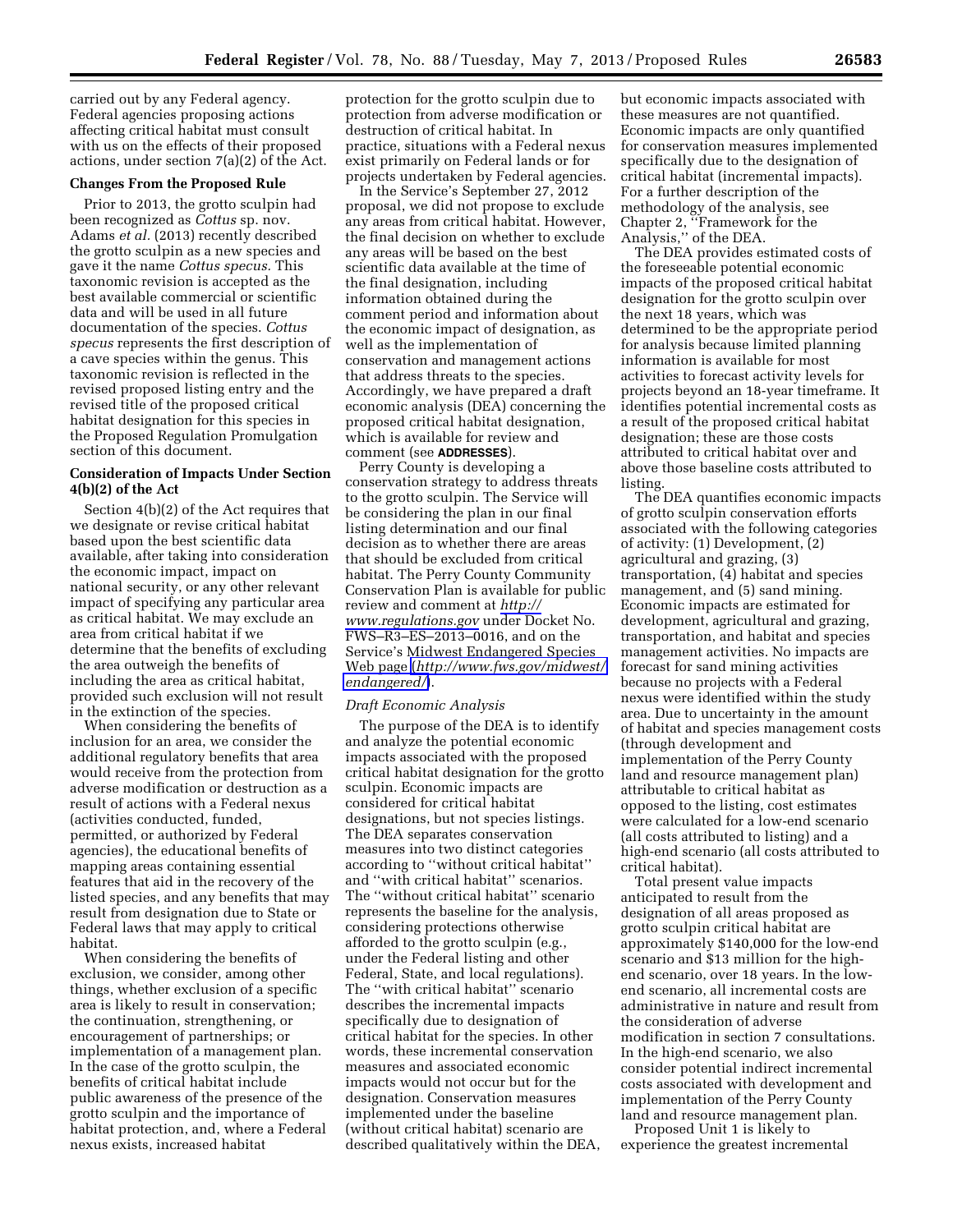impacts under both the low-end and high-end scenarios. Impacts in proposed Unit 1 are estimated at \$130,000 in present value terms (91 percent of total present value impacts) under the lowend scenario, and result from approximately two formal consultations annually for development projects within the City of Perryville, a portion of two programmatic consultations regarding agricultural and grazing operations, and four formal consultations for transportation projects. In the high-end scenario, impacts also include costs associated with development and implementation of the Perry County land and resource management plan. This plan would recommend, among other things, that vegetated buffers be installed around sinkholes, potentially reducing the amount of land that could be used for crop production. Under the high-end scenario, impacts in proposed Unit 1 are estimated at \$6.6 million in present value terms (49 percent of total present value impacts). In the high-end scenario, similar impacts are anticipated in proposed Unit 2 (\$6.4 million in present value terms, or 48 percent of total present value impacts), due to costs associated with development and implementation of the Perry County land and resource management plan. Overall, in the low-end scenario, consultations associated with development activities account for approximately 76 percent of the incremental impacts in this analysis; in the high-end scenario, approximately 98.9 percent of the incremental impacts in this analysis are associated with habitat and species management through development and implementation of the Perry County land and resource management plan.

As we stated earlier, we are soliciting data and comments from the public on the DEA, as well as all aspects of the proposed rule and our amended required determinations. To incorporate or address information we receive during the public comment period, the final rule or supporting documents may differ from the proposed rule. In particular, we may exclude an area from critical habitat if we determine that the benefits of excluding the area outweigh the benefits of including the area, provided the exclusion will not result in the extinction of this species.

### **Required Determinations—Amended**

In our September 27, 2012, proposed rule (77 FR 59488), we indicated that we would defer our determination of compliance with several statutes and executive orders until the information concerning potential economic impacts

of the designation and potential effects on landowners and stakeholders became available in the DEA. We have now made use of the DEA data to make these determinations. In this document, we affirm the information in our proposed rule concerning Executive Orders (E.O.s) 12866 and 13563 (Regulatory Planning and Review), E.O. 13132 (Federalism), E.O. 12988 (Civil Justice Reform), the Unfunded Mandates Reform Act (2 U.S.C. 1501 *et seq.*), the Paperwork Reduction Act of 1995 (44 U.S.C. 3501 *et seq.*), the National Environmental Policy Act (42 U.S.C. 4321 *et seq.*), and the President's memorandum of April 29, 1994, ''Government-to-Government Relations with Native American Tribal Governments'' (59 FR 22951). However, based on the DEA data, we are amending our required determinations concerning the Regulatory Flexibility Act (5 U.S.C. 601 *et seq.*), E.O. 12630 (Takings), and E.O. 13211 (Energy, Supply, Distribution, and Use).

## *Regulatory Flexibility Act (5 U.S.C. 601 et seq.)*

Under the Regulatory Flexibility Act (RFA; 5 U.S.C. 601 *et seq.*), as amended by the Small Business Regulatory Enforcement Fairness Act of 1996 (SBREFA; 5 U.S.C. 801 *et seq.*), whenever an agency is required to publish a notice of rulemaking for any proposed or final rule, it must prepare and make available for public comment a regulatory flexibility analysis that describes the effects of the rule on small entities (i.e., small businesses, small organizations, and small government jurisdictions). However, no regulatory flexibility analysis is required if the head of the agency certifies the rule will not have a significant economic impact on a substantial number of small entities. The SBREFA amended the RFA to require Federal agencies to provide a certification statement of the factual basis for certifying that the rule will not have a significant economic impact on a substantial number of small entities. Based on our DEA of the proposed designation, we provide our analysis for determining whether the proposed rule would result in a significant economic impact on a substantial number of small entities. Based on comments we receive, we may revise this determination as part of our final rulemaking.

According to the Small Business Administration, small entities include small organizations such as independent nonprofit organizations; small governmental jurisdictions, including school boards and city and town governments that serve fewer than 50,000 residents; and small businesses

(13 CFR 121.201). Small businesses include manufacturing and mining concerns with fewer than 500 employees, wholesale trade entities with fewer than 100 employees, retail and service businesses with less than \$5 million in annual sales, general and heavy construction businesses with less than \$27.5 million in annual business, special trade contractors doing less than \$11.5 million in annual business, and agricultural businesses with annual sales less than \$750,000. To determine if potential economic impacts to these small entities are significant, we considered the types of activities that might trigger regulatory impacts under this designation as well as types of project modifications that may result. In general, the term ''significant economic impact'' is meant to apply to a typical small business firm's business operations.

To determine if the proposed designation of critical habitat for the grotto sculpin would affect a substantial number of small entities, we considered the number of small entities affected within particular types of economic activities, such as development, agriculture and grazing, transportation, and habitat and species management. In order to determine whether it is appropriate for our agency to certify that this proposed rule would not have a significant economic impact on a substantial number of small entities, we considered each industry or category individually. In estimating the numbers of small entities potentially affected, we also considered whether their activities have any Federal involvement. Critical habitat designation will not affect activities that do not have any Federal involvement; designation of critical habitat only affects activities conducted, funded, permitted, or authorized by Federal agencies. In areas where the grotto sculpin is present, Federal agencies are required to consult with us under section 7 of the Act on activities they fund, permit, or implement that may affect the species. If we finalize the proposed critical habitat designation, consultations to avoid the destruction or adverse modification of critical habitat would be incorporated into the existing consultation process.

In the DEA, we evaluated the potential economic effects on small entities resulting from implementation of conservation actions related to the proposed designation of critical habitat for the grotto sculpin. Small entities may participate as third parties in section 7 consultations with the Service on development and transportation projects. We estimate that fewer than two small, development-related entities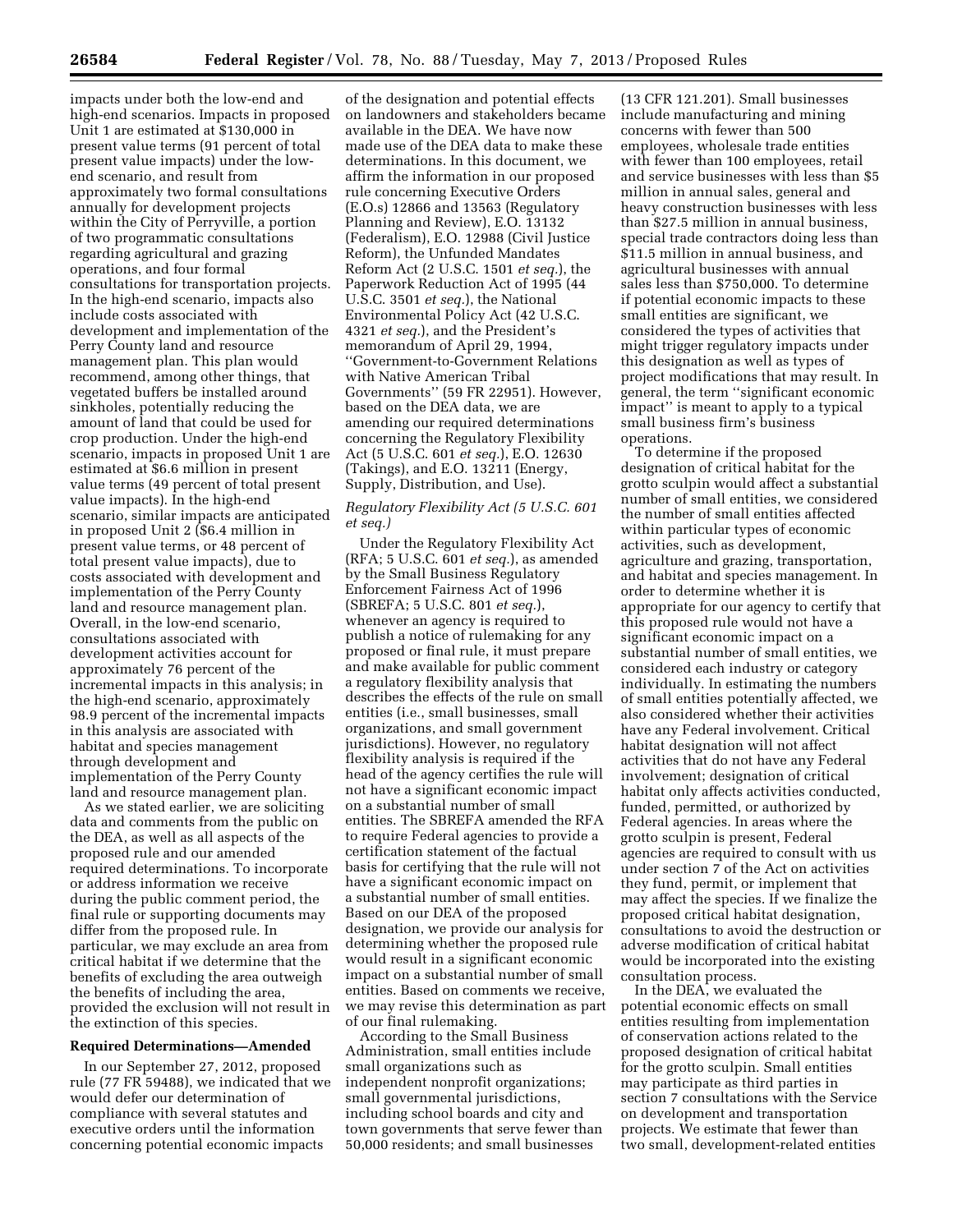and one small government (the City of Perryville) would be affected in a single year. It is estimated in the DEA that impacts represent less than 1 percent of annual revenues on a per-entity basis. Indirect impacts resulting from the implementation of the proposed Perry County land and resource management plan are not considered in the analysis. Please refer to the DEA of the proposed critical habitat designation for a more detailed discussion of potential economic impacts.

The Service's current understanding of recent case law is that Federal agencies are only required to evaluate the potential impacts of rulemaking on those entities directly regulated by the rulemaking; therefore, they are not required to evaluate the potential impacts to those entities not directly regulated. The designation of critical habitat for an endangered or threatened species only has a regulatory effect where a Federal action agency is involved in a particular action that may affect the designated critical habitat. Under these circumstances, only the Federal action agency is directly regulated by the designation, and, therefore, consistent with the Service's current interpretation of RFA and recent case law, the Service may limit its evaluation of the potential impacts to those identified for Federal action agencies. Under this interpretation, there is no requirement under the RFA to evaluate potential impacts to entities not directly regulated, such as small businesses. However, Executive Orders 12866 and 13563 direct Federal agencies to assess the costs and benefits of available regulatory alternatives in quantitative (to the extent feasible) and qualitative terms. Consequently, it is the current practice of the Service to assess to the extent practicable these potential impacts, if sufficient data are available, whether or not this analysis is believed by the Service to be strictly required by the RFA. In other words, while the effects analysis required under the RFA is limited to entities directly regulated by the rulemaking, the effects analysis under the Act, consistent with the E.O. regulatory analysis requirements, can take into consideration impacts to both directly and indirectly impacted entities, where practicable and reasonable.

In summary, we have considered whether the proposed designation would result in a significant economic impact on a substantial number of small entities. Information for this analysis was gathered from the Small Business Administration, stakeholders, and the Service; data and rationale for our determination is provided in the DEA.

For the above reasons and based on currently available information, we certify that, if promulgated, the proposed critical habitat designation would not have a significant economic impact on a substantial number of small business entities. Therefore, an initial regulatory flexibility analysis is not required.

## *E.O. 12630 (Takings)*

In accordance with E.O. 12630 (Government Actions and Interference with Constitutionally Protected Private Property Rights), we have analyzed the potential takings implications of designating critical habitat for grotto sculpin in a takings implications assessment. As discussed above, the designation of critical habitat affects only Federal actions. Although private parties that receive Federal funding, assistance, or require approval or authorization from a Federal agency for an action may be indirectly impacted by the designation of critical habitat, the legally binding duty to avoid destruction or adverse modification of critical habitat rests squarely on the Federal agency. The DEA found that no significant economic impacts are likely to result from the designation of critical habitat for grotto sculpin. Because the Act's critical habitat protection requirements apply only to Federal agency actions, few conflicts between critical habitat and private property rights should result from this designation. Based on information contained in the DEA and described within this document, it is not likely that economic impacts to a property owner would be of a sufficient magnitude to support a takings action. Therefore, the takings implications assessment concludes that this designation of critical habitat for grotto sculpin does not pose significant takings implications for lands within or affected by the designation.

## *Energy Supply, Distribution, or Use— Executive Order 13211*

Executive Order 13211 (Actions Concerning Regulations That Significantly Affect Energy Supply, Distribution, or Use) requires agencies to prepare Statements of Energy Effects when undertaking certain actions. We do not expect the designation of this proposed critical habitat to significantly affect energy supplies, distribution, or use. Currently, there are no active sand mining operations within the proposed designation. However, one mine site, the Brewer Quarry, is located adjacent to proposed Unit 1. This site received a permit from the Missouri Department of Natural Resources Land Reclamation

Program in 2008. Expansion of this mine site could affect the proposed designation. However, communication with the Missouri Department of Natural Resources indicates that sand mining is not expected to expand into the area proposed as critical habitat for the sculpin. As a result, we do not expect any incremental impacts associated with sand mining activities over the analysis period of 18 years. If mining activities expand into the proposed designation, these activities will result in section 7 consultation only if the operation requires a Corps permit, or otherwise has a Federal nexus. No other activities associated with energy supply, distribution, or use are anticipated within the proposed critical habitat. We do not expect the designation of this proposed critical habitat to significantly affect energy supplies, distribution, or use. Therefore, this action is not a significant energy action, and no Statement of Energy Effects is required.

### **Authors**

The primary authors of this package are the staff members of the Missouri Ecological Services Field Office, U.S. Fish and Wildlife Service.

### **List of Subjects in 50 CFR Part 17**

Endangered and threatened species, Exports, Imports, Reporting and recordkeeping requirements, Transportation.

#### **Proposed Regulation Promulgation**

Accordingly, we propose to further amend part 17, subchapter B of chapter I, title 50 of the Code of Federal Regulations, which we proposed to amend at 77 FR 59488 on September 27, 2012, as set forth below:

## **PART 17—[AMENDED]**

■ 1. The authority citation for part 17 continues to read as follows:

**Authority:** 16 U.S.C. 1361–1407; 1531– 1544; and 4201–4245, unless otherwise noted.

### **§ 17.11 [Amended]**

 $\blacksquare$  2. Amend § 17.11(h), the proposed listing entry for ''Sculpin, grotto'', by removing the words ''*Cottus* sp. nov.'' from the Scientific name column for that species and by adding in their place the words ''*Cottus specus''.* 

### **§ 17.95 [Amended]**

■ 3. In § 17.95(e), amend the title of the proposed critical habitat entry for the grotto sculpin by removing the words ''(*Cottus* sp. nov.)'' and by adding in their place the words ''(*Cottus specus*)''.